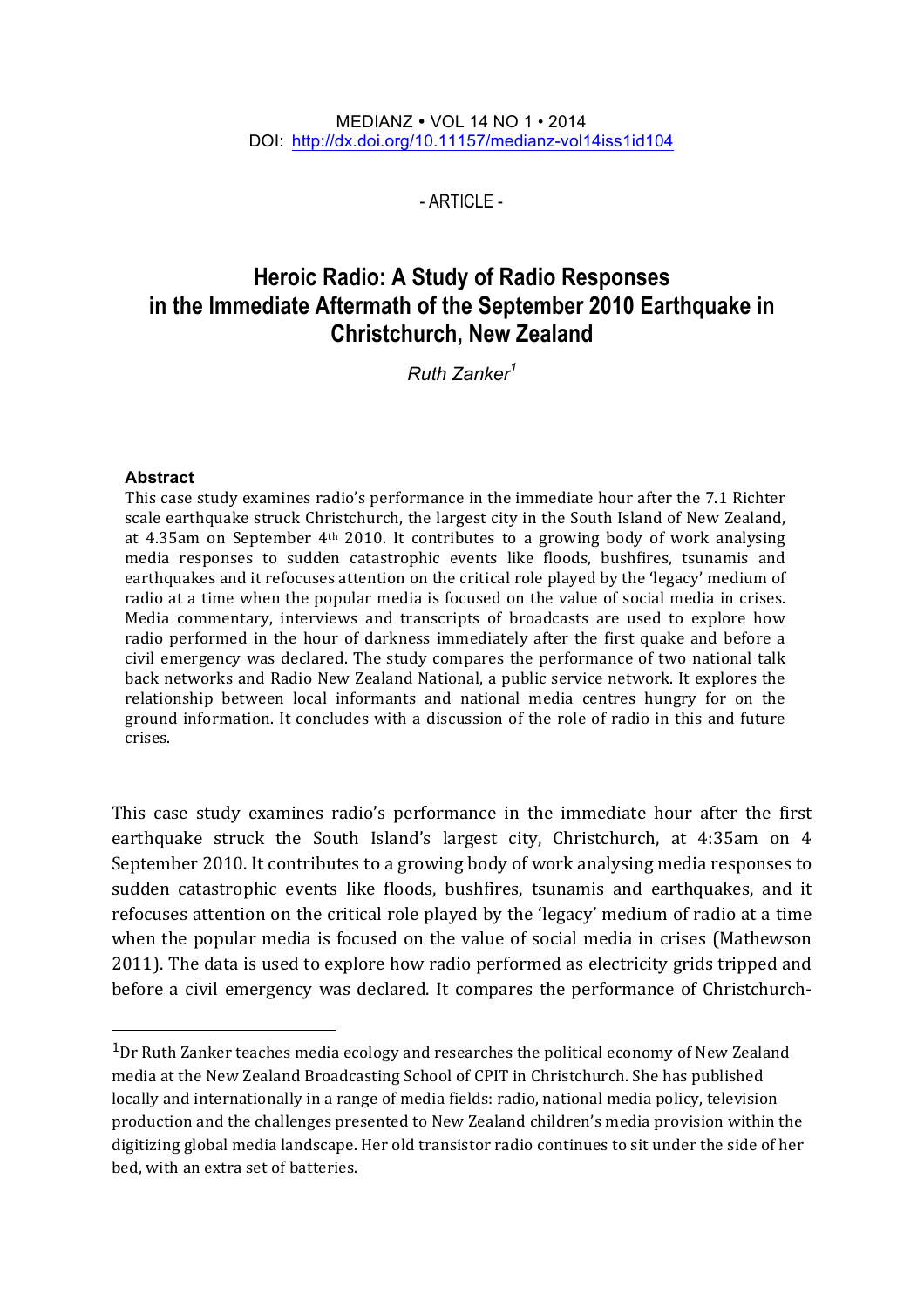based stations and networked stations and the relationship between local informants and national media centres hungry for on-the-ground information. It then reviews recordings of the performances of three nationally networked stations, which were forced to respond from North Island radio studios to the breaking news in the South Island in the absence of official information. It concludes with a discussion of the role of radio in this and future crises.

## **Approach**

Three network recordings of the immediate coverage of the earthquake were transcribed: the first are two Auckland-anchored shows, The Radio Network's Newstalk ZB all-night talkback show with Bruce Russell and MediaWorks' Radio Live overnight talkback show with Dudley Stace; the third transcription is of public Radio New Zealand National's broadcast from Wellington, where Vicki McKay hosted the "All Night" programme, a mix of pre-recorded shows, news and music. Radio New Zealand has a policy of drawing on expert informants as sources and has no talkback. The radio recordings were transcribed from just before the earthquake, which occurred at 4:35 am, until a civil emergency was declared just after 9:00 am. Open-ended interviews were conducted in December 2010 with a range of radio informants who could provide background information on conditions confronting local radio stations in Christchurch and the challenges facing their national network links in the immediate aftermath of the first quakes. Newspaper and online commentary in the week after the earthquake was collated and reviewed. Radio New Zealand provided access to their compiled coverage and email feedback from listeners. The data was then analysed to assess the effectiveness of the immediate response of radio as a medium, as well as its performance in conjunction with other media. The transcriptions enable analysis of which type of radio, talkback or talk, worked best in terms of providing information and comfort during the night-time crisis.

### **The Situation**

At 4:35 am on 4 September 2010 earthquakes hit the region around Christchurch. The largest, at 7.1 magnitude on the Richter scale, was centred 40 km west of Christchurch (Geonet) and knocked terrified citizens out of their beds. They scrambled to doorways as what sounded like a jumbo jet roared through their homes and objects flew around them. Electricity failed for many. In the first hour or so of darkness many people's thoughts flashed to the horrors of Haiti and Chile's recent tsunami. Others reported fears of terrible eruptions from the dormant volcanic caldera in Lyttelton Harbour. People were confused and uncertain.

This confusion also faced those working for Christchurch's radio stations. When Marcus Bekker, an experienced radio engineer contracted to MediaWorks, was woken by the earthquake, his first thought was, 'Oh hell here it is, and it is a big one  $\ldots$ ' (interview December 2010). Immediately, his phone rang. It was the programme director and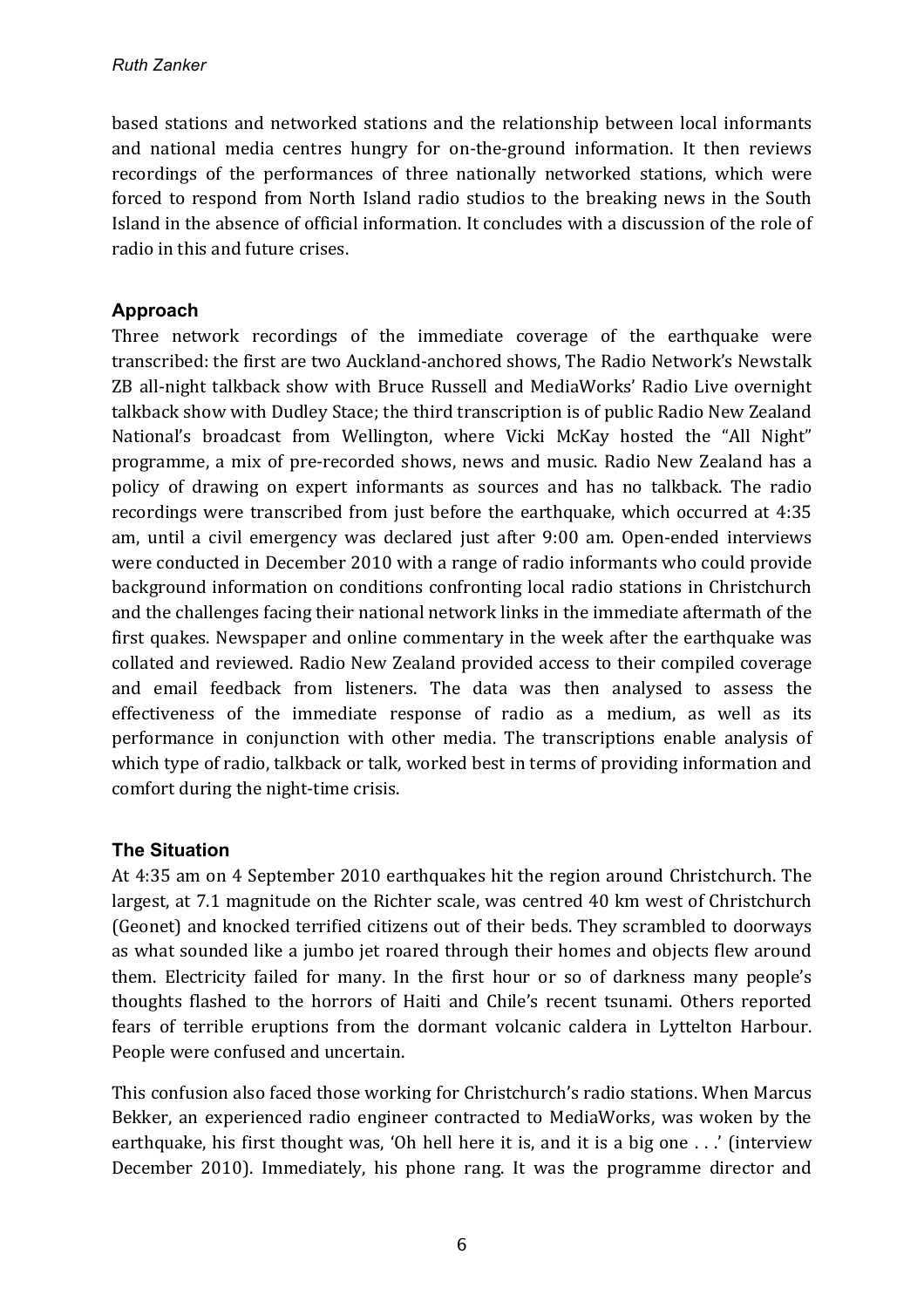operations manager of MediaWorks, Richie Fullard, who said, 'by the way, everything is off air . . . not a radio station on air'. Bekker had no transistor (like many in Christchurch), so he scanned the home stereo and found no stations. He looked out the window and could see no reassuring lights on the radio aerials on top of Sugar Loaf on the Port Hills. Had they toppled? (They had not toppled, but electricity had been cut). He was unaware at the time that his was one of the few areas of the city where the electrical seismic trips (designed to prevent fire) had not yet gone off. He immediately rang Kordia, the national telecommunications network in the North Island, who told him that they had lost all contact and were waiting for the generators to kick in. Bekker put his family in the back of his utility truck and scanned the dial to find some stations on air playing emergency tapes. The aftershocks continued violently as he drove to one of two MediaWorks buildings, this one in Kilmore Street, in downtown Christchurch. There the electric doors had paused, locked shut. He and Richie Fullard knocked out a door as the ground continued to move and bricks rained down. They grabbed hard hats and torches and raced up to the  $7<sup>th</sup>$  floor, where the keys to the generator were kept.

Bekker was an independent contractor at the time of the quake, but his early training had been in public service Radio New Zealand. This ingrained sense of service kicked in, over-riding any fear, because, as he puts it, 'Radio was not just a job; it was a public service'. Inside the Mediaworks building 'there were cracks everywhere, plaster down, the mind plays tricks with you. Walls looked lopsided and were moving' (interview December 2010). They climbed over mountains of plastic bottles of prize energy drink. The swipe card system to the office on the  $7<sup>th</sup>$  floor had just enough power to grant access, though power was out in the building as a whole. The computers had toppled. Once Bekker and Fullard were back on the ground with the key, the generator would not start because the ground was shaking like a jelly and the fly wheel, which relied on momentum, was useless as the ground liquefied. There was white noise on the radio until Sugar Loaf regained power and then, once generators were running at MediaWorks, John Dunne, the morning host on the Breeze, improvised on the microphone without a producer or functioning computers, drawing on phone calls and his local knowledge of Christchurch.

Equally responsive in another part of the inner city was Elliott Smith, who was climbing to the 7<sup>th</sup> floor of the Radio Network House 20 minutes after the first quake, using just a cellphone to light the way. He had to use the same cellphone to call the ZB newsroom in Auckland to report damage to studios.

Both commercial networks appreciated the urgency of restoring local radio broadcasts, and Christchurch-based personnel from The Radio Network and MediaWorks took physical risks to ensure that this happened, despite danger to themselves.

### **The Role of Radio and Social Media in Crises**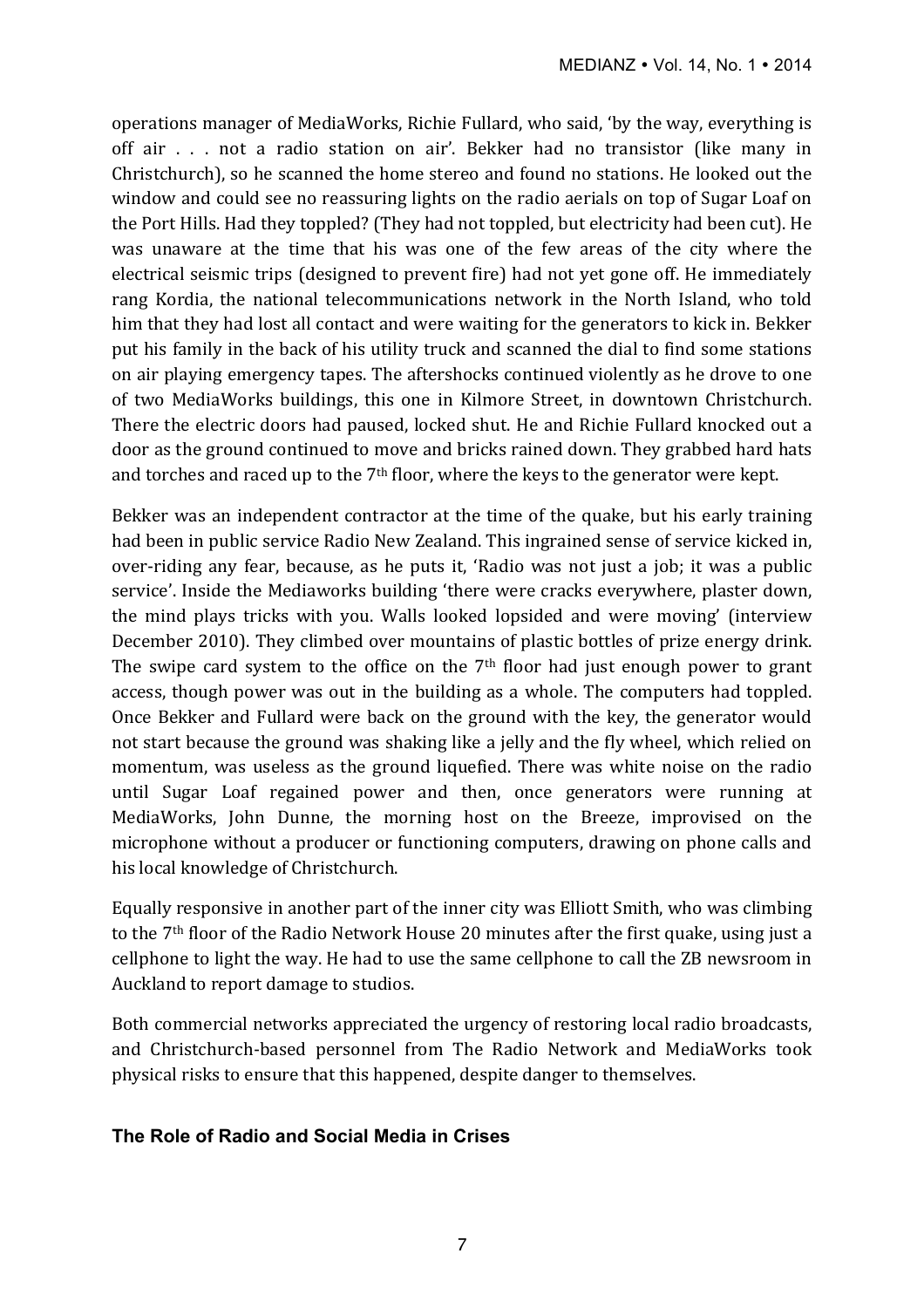There have been many recent studies of the diverse roles played by a range of media in the aftermath of crises like floods, fires, tsunamis and earthquakes, but very few are able to cast light on the response of media in the immediate impact phase of a disaster. Ewart and Dekker cite one rare example, Perez-Lugo's 2004 study of eight Puerto Rican communities affected by Hurricane George in 1998, which found that  $\ldots$  the media are facilitators of social cohesion during the moment of collective crisis  $\ldots$  helping individuals isolated by disasters to feel connected with the outside world' (2013, 368). The study illustrates the particular significance of radio when a radio transmission tower collapses and informants react with feelings of hopelessness and isolation.

Studies from third world countries dating from before the advent of online social networking have limited relevance. Christchurch citizens in 2010 were already enthusiastic early adopters of social networking by world standards and email and Twitter were used vigorously in the immediate aftermath of the earthquakes. Nielsen recorded 27,034 comments posted on social networking sites and message boards in the first six days after the first Christchurch earthquake (Nielsen 2013). Jie, Lampert et alplotted Twitter bursts in the immediate aftermath of the 7.1 jolt, where Twitter provided  $\ldots$  on the ground information, including expressions of fear, requests for help, and descriptions of the disaster's impact on the community' (2012, 54). The first tweet was received at 4:36 with 10 more tweets in the next minute and the hashtag #earthquake 'burst' at 4:39, #CHCHQuake at 4:41,#eqnz at 5:13. But Jie, Lampert et al note the limitations of information published on social media, which is 'intrinsically noisy and arrives at a high rate', making it hard for civil defence to monitor. Furthermore, in the early morning hours, there was no civil defence operational in New Zealand to sift through information.

Hughes and White argue that discussions about media response are too often treated in isolation because each medium has its strengths and weaknesses (2005). Endo describes the way that media can effectively work together as 'intermediality' (2013). Certainly social media are valuable information sources and were drawn on extensively by radio journalists, but problems were encountered as cellphones overloaded and batteries ran low in blacked-out Christchurch. Laska observes the critical importance of battery powered radios on the Louisiana coast as power failed during hurricanes (2013). Endo observes that social media developed a mutually complementary relationship with traditional media during the aftermath of the Fukushima disaster, but also cautions that it is 'meaningless to disregard the interruption of electricity and circuits by the disaster' (2011, 5).

Norris and Stevens suggest that radio offers a form of 'collective community resiliency as strong, and perhaps stronger, than that offered by other media' (2008, 1). Others agree that radio creates resilience from its stock of social capital, norms networks and trust. In the aftermath of the 1989 Loma Prieta earthquake in San Francisco, radio was assessed as communicating well (Katayama 1992 cited in Laska 2013, 14) and radio voices were also judged to be critical for the morale of those isolated during Hurricane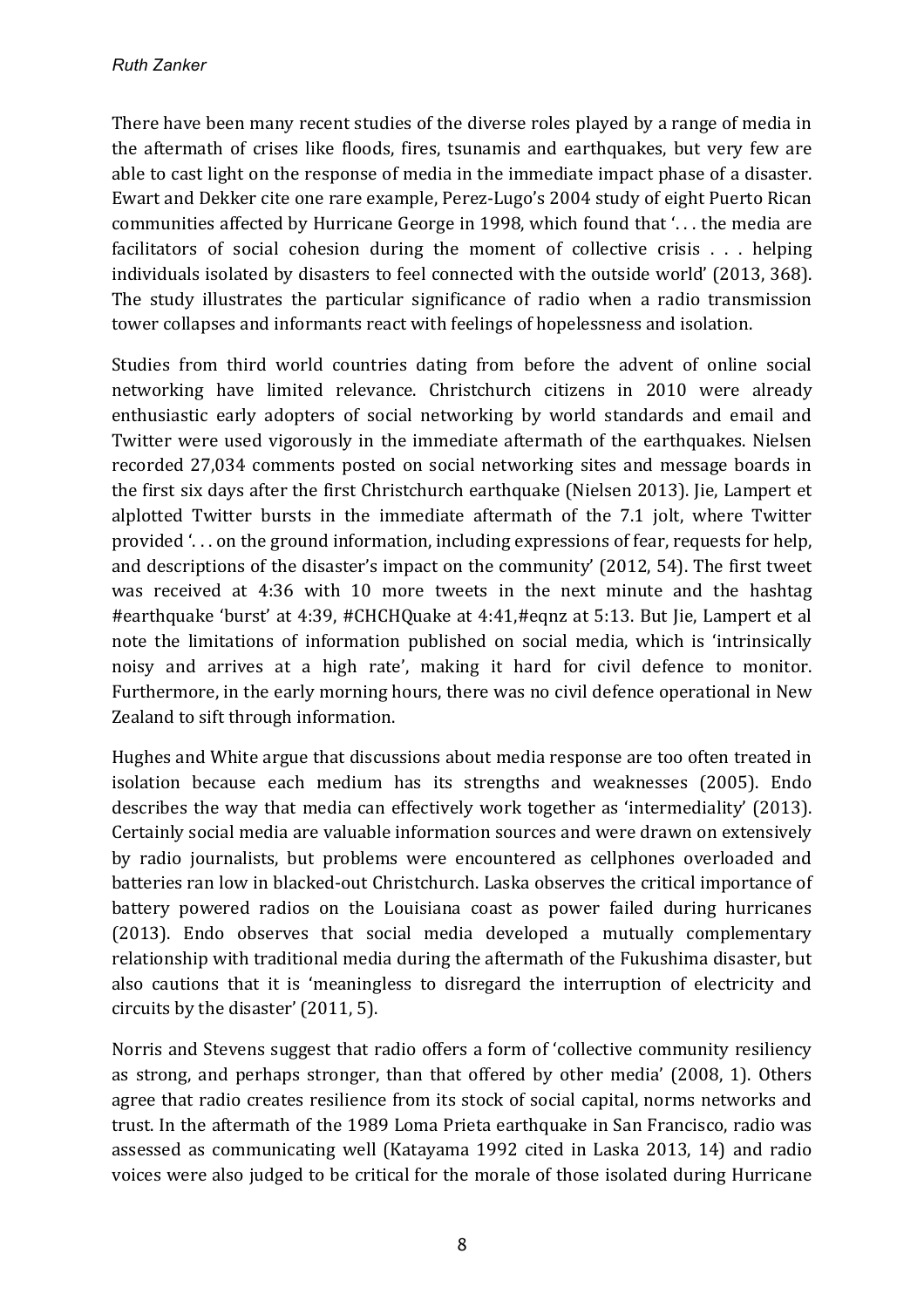Katrina of 2005 (Moody 2009). In turn, local ABC radio hosts' presence played a key role during floods in the Hunter Valley in 2007 and radio came to the fore during the 1983 Victorian Ash Wednesday firestorms (Ewart and Dekker 2013, 370). The particular strength of radio is seen to be its ability to present 'continual reports, messages and information, including advice where help was available' (Hughes and White 2005, 7). North and Dearman (2010, 154) agree. In the case of the bushfires in Australia, radio services told people not to use phone-lines needed for priority calls, at the same time alleviating the sense of disorientation and anxiety. Yet, despite the critical role of radio in bushfires, a special issue of Media International Australia on the Victorian bushfires in 2010 only offered one paper in the collection concerning radio's role in the crises.

At the time of the earthquakes in 2010 radio was designated one of Civil Defence Agencies' critical media for disasters in New Zealand. The state-owned, public broadcast networks Radio New Zealand National and Concert, as well as TVNZ, were dubbed 'official lifeline utility units' in the case of emergencies. In addition, the radio stations owned by the two commercial networks were listed in the Christchurch phone book's emergency pages: The Radio Network's Classic Hits and Newstalk ZB, and MediaWorks' More FM, Radio Live and the Breeze. After the first big earthquake, television reception for much of Christchurch was knocked out until power was restored. Transistors, for those who still owned them, and, in particular car radios, became essential lifelines in blacked-out areas of Christchurch.

### **Radio in Christchurch before and after the Earthquakes**

Two overseas-owned companies dominate commercial radio in New Zealand: The Radio Network and MediaWorks. Local Christchurch radio station 'brands' under each corporate umbrella have traditionally delivered a mix of daytime local shows before switching over to an overnight talkback show networked from each corporate newsroom hub in Auckland. Local shows have been under threat whenever the corporate focus shifts to reducing business costs and creating technical and personnel efficiencies. 

Indeed, prior to the September earthquakes local talkback radio had a high profile in Christchurch because Christchurch listeners and corporate advertisers had recently fought a very effective public campaign to retain a local daytime show in the city after The Radio Network decided to shut down the popular local morning talkback show on Newstalk ZB. This was to be replaced by a networked show from Auckland. As Andrew Britt, the Christchurch General Manager, put it in May 2010 after capitulating to public pressure, 'We are sorry. We got it wrong, Canterbury, and we are now doing something about it' (The Radio Network). Loyalty to local radio was at an all-time high when Mike Yardley, the local talkback host, returned in triumph to the local morning show only months before the September quake.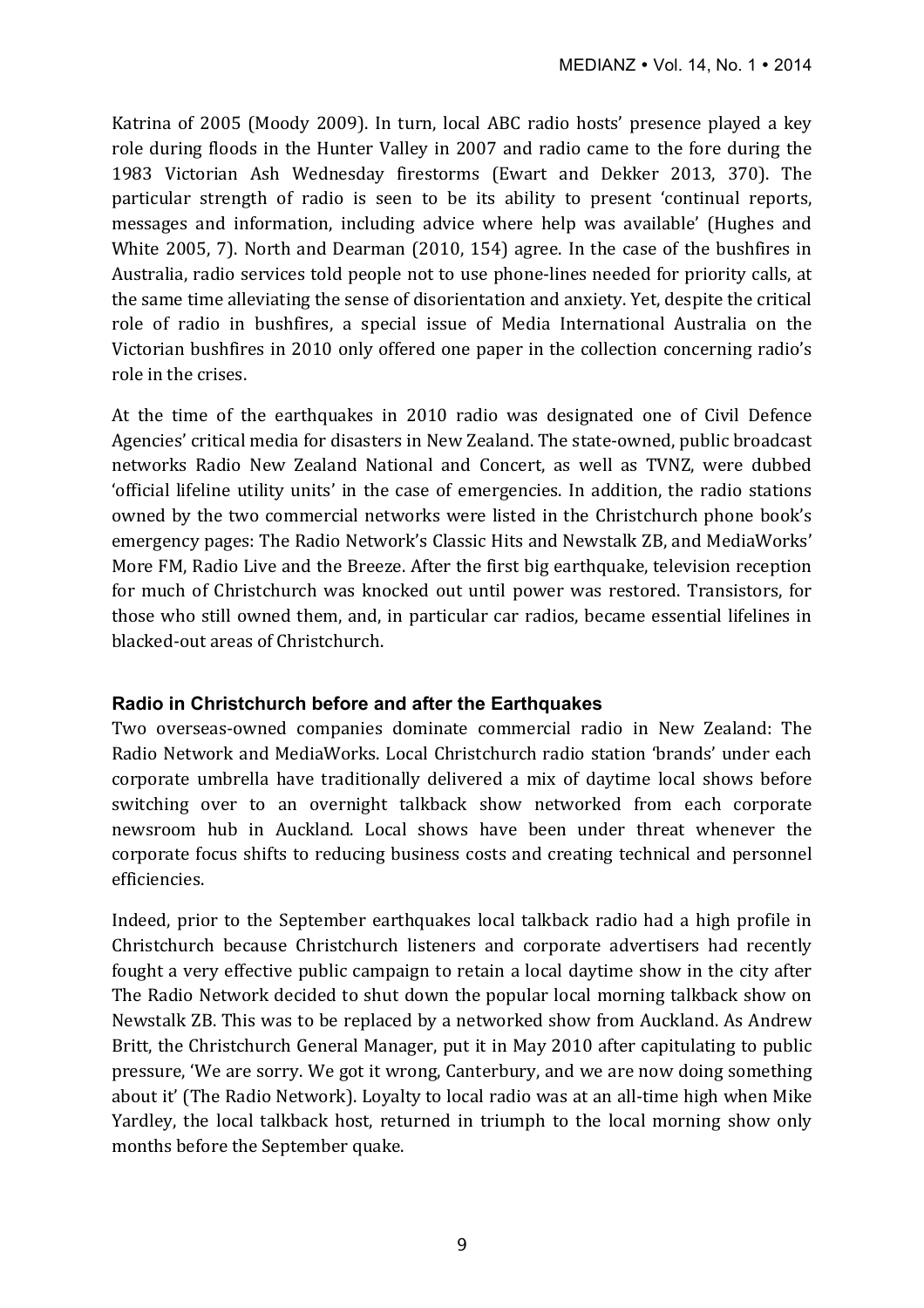So how did the earthquake affect local radio immediately after the first quake? MediaWorks operated two local brands, More FM and The Breeze, out of two buildings. John Dunne, a host on The Breeze, reached his station's building around 5:00 am and ran seven floors up to the studio with a technician. There he later went on air for his morning shift, relying on phone calls via cellphone and his local knowledge. He fielded rumours of volcanic eruptions on Brighton beach (in fact liquefaction), possible pier collapses, petrol tankers about to explode and immanent tsunami. Workers at the Radio Network also drew heavily on local experience but were forced to continue overnight network service from Auckland because of damage to their building. Later, the Christchurch morning Newstalk ZB host, Mike Yardley, was the guest by phone on the Auckland show hosted by Paul Holmes in Auckland.

Radio New Zealand National, a public broadcasting station funded by the government, is networked from the capital Wellington and has no local breakouts. It provides a mix of pre-recorded shows, news, live and pre-recorded interviews and music. There is no talkback and its hosts are required to draw on official sources. The all-night talk show had recently survived the 2008/9 review of Radio New Zealand, which had canvassed a range of cost-cutting measures, including the cutting of its all-night talk show (New Zealand House of Representatives 2010).

In Christchurch local journalists, radio managers, students from the New Zealand Broadcasting School, sound archive staff and visiting radio producers kept northern network newsrooms fed with on-the-spot information, descriptions and commentary. After 6:00 am there was a rapid increase of expert information from the Mayor's office, Civil Defence and council-owned electricity grid operator Orion.

### **Commentary about Radio's Performance after the First Quakes**

Will Harvie, writing for the local newspaper three days after the quake, ranked radio the most effective medium (2010). But the earthquake also provided an opportunity to air the old arguments between 'high culture' and 'low culture' as commercial and subsidized public radio supporters locked horns. Critics were not short of an opinion.

Grant Woolliams, for example, supported talkback radio in *The Sunday Star Times* on 12 September 2010:

Snobs don't listen to talkback radio. They frequent frequencies that deliver ad-free dulcet tones and classical music. But Canterbury earthquake shows why National Radio listeners should hold their noses and lend their ears to what the hoi polloi listen to.... Talk back networks starred. They dropped normal programming and provided listeners, including thousands overseas online - with vital perspectives....its listeners provide it with an army of reporters, all informal and unpaid.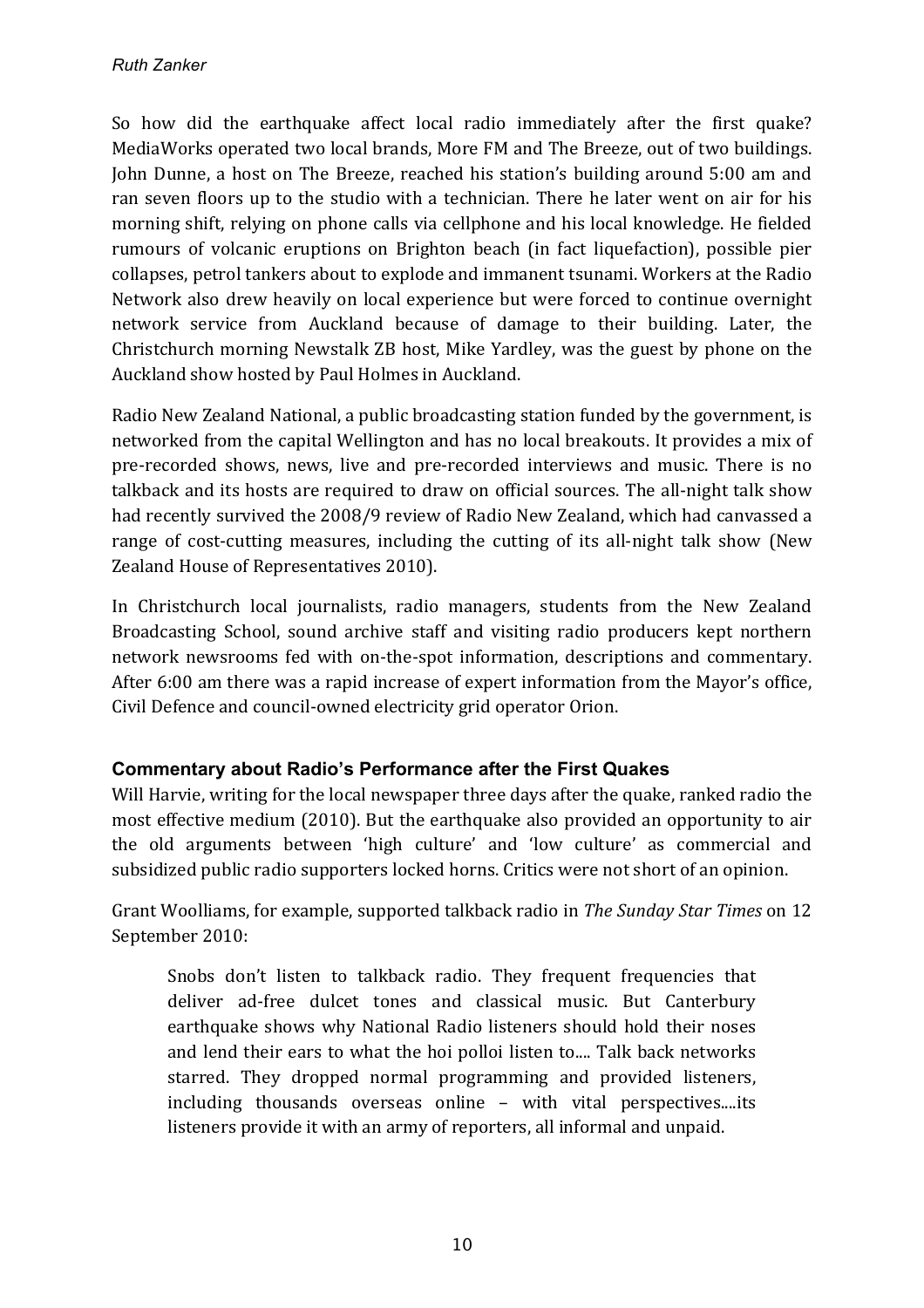There were also those equally fervent about supporting the performance of Radio New Zealand National, which received the following email:

Radio NZ was giving me live earthquake updates from its listeners emailing and txting the on air host while your much vaunted free market media was still stumbling around in the dark looking for last night's shag.

It was impossible to satisfy everyone listening. Radio New Zealand National was lambasted for playing prerecorded items while the host and newsroom compiled listener texts and emails. Yet commercial stations didn't seem to be criticised for playing Auckland-targeted ad breaks when Christchurch stations switched to network. The host following Vicki McKay on Radio New Zealand National played the Beach Boys' 'Good Vibrations' shortly after 6:00 am, drily observing at the time that it might be a career-limiting move. Audience response to this reflected both amusement and ridicule. The decision to play children's stories just after this song also drew criticism. It is clear from the emails compiled by Radio New Zealand National and letters to the editor that some listeners appreciated the repetition of information and some loathed it. The Radio Network claimed they provided the best first coverage on Newstalk ZB, and marketed the early switch over to Newstalk ZB of their inoperative local Christchurch stations as a strategic decision, whereas in fact there was little choice about this given the state of its building there. MediaWorks claimed they had the earliest and best ongoing Christchurch-based talkback coverage after John Dunne's efforts to enter its surviving building in order to get a broadcast out. Its nationally networked youth brand, The Edge, even claimed the first news of the earthquakes on a breakfast show targeting youth. 

Some listeners craved newsroom authority in the first terrifying hours. As one put it, 'I didn't need some dipshit out there [in fact an intellectually disabled regular caller] ringing in to say hi to their radio family; I needed authoritative updates and information' (interview December 2010). A functioning network with newsroom producers was seen by many as preferable to a brave host like John Dunne in a broken local radio station. In the early hours a steady editorial hand away from the chaos, with intact national and international communications systems, became critical to forestall panics.

Later on, during the daytime hours of 10 September, all three media organizations scrambled to fly in fresh northern journalists to relieve exhausted locals. This was a logistical nightmare while Christchurch airport remained closed for runway checks. Some drove from airports in Dunedin and Nelson. In the following weeks Radio New Zealand sent journalists to learn from the experience on the ground in Christchurch.

An important pattern, discussed by Hughes and White (2005), became clear over time. Local talkback stations came into their own as they became significant hubs for shared stories and local information over the subsequent daylight hours and then subsequent days and weeks. Local radio stations had to scramble to improvise new studios, and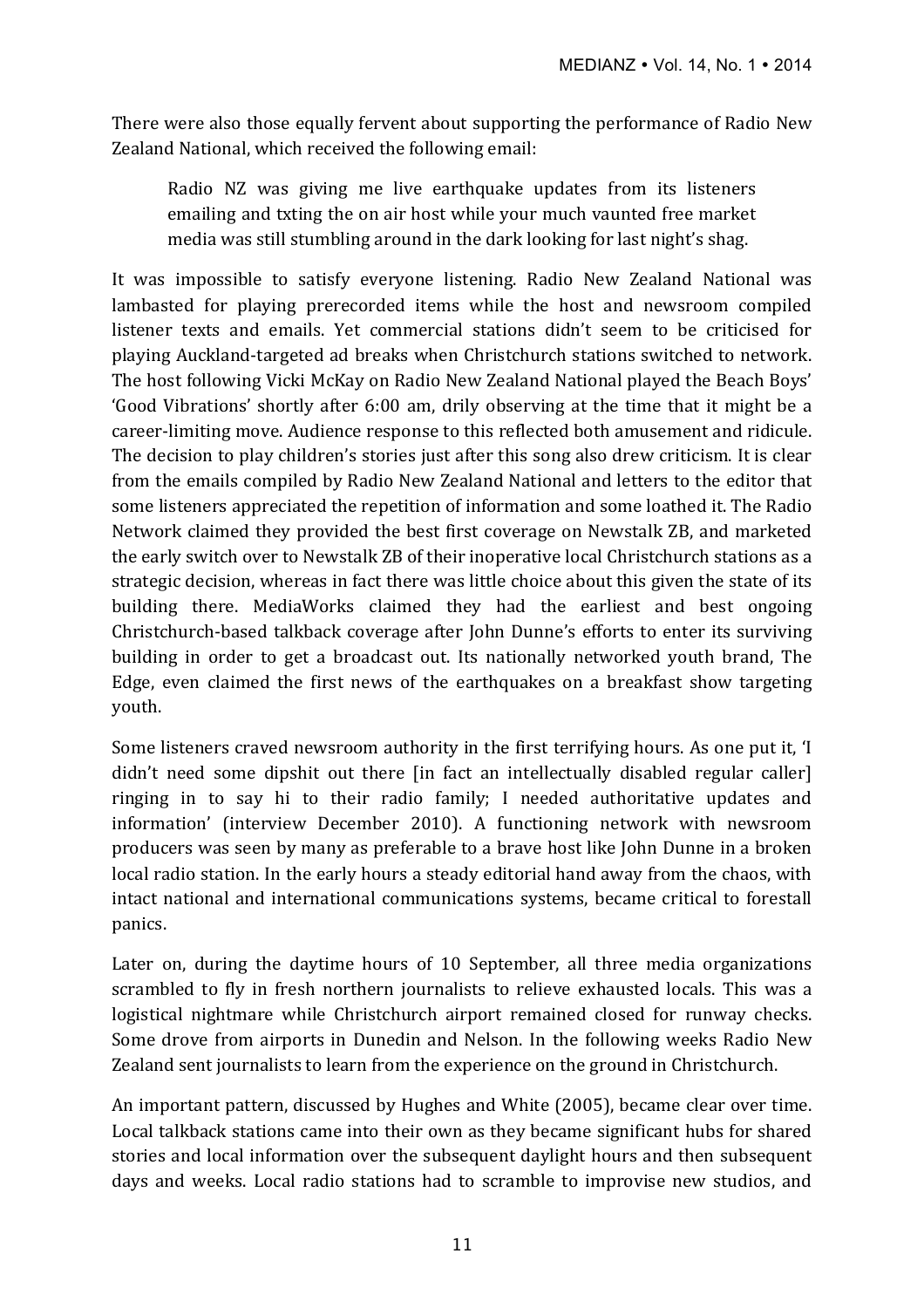Newstalk ZB imported Danny Watson, a North Island talkback host who knew Christchurch well, to give the local host a rest. National commercial networks returned to normal scheduling, but Canterbury continued to desire its particular daily dose of local talkback catharsis.

## **Radio's Performance during the Crisis**

Given the strength of public opinion and marketing hype outlined above, some forensic analysis is necessary in order to clarify how all-night networked radio stations performed in the chaotic period of darkness immediately after the first earthquake. National all-night talk hosts and their supporting newsrooms were suddenly faced with an enormous responsibility as Christchurch residents stood around car radios or dusted off old transistors after electricity failed and computer and mobile phone charges died. Listeners tuned in hoping for information, advice, comfort, and a sense of community. Many talked about the importance of hearing a reassuring human voice on air (Radio New Zealand). 

The first jolt struck at 4:35, yet the Ministry of Civil Defence and Emergency Management (MCDEM) was operational only after 5:20 am. It was to be nearly an hour and a half before the Ministry of Civil Defence posted its first alert around 6:00 am, announcing that it had activated a National Crisis Management centre. The first official police statement for Christchurch residents came at 6:05 am from Inspector John Doherty, who simply stated, 'It is recommended that people take care if they have to travel as there has been damage to some roads' ('Kiwis shaken, but not stirred'). Some panic was already happening in the city and its environs. Citizens were monitoring the police frequency where the question of a tsunami was canvassed. Seaside inhabitants were loading families and photo albums into cars and pulling out onto main roads, some liquefied and with bridges damaged and traffic lights not working. The first formal release from MCDEM was received by newsrooms at 6:33 am. The state of emergency was declared in Christchurch shortly after 9:00 am (Radio New Zealand 2010).

In this section, transcripts of broadcasts on three networked stations immediately after the first quake are analysed. Since all hosts were based in the North Island of New Zealand, Russell and Stace in Auckland and McKay in Wellington, they were faced with the daunting challenge of making sense of a confusing unfolding situation far away in the middle of the South Island in the absence of any official information.

How quickly and accurately did radio hosts and their associated North Island newsrooms get to grips with the facts of the situation in Christchurch? Which format served the needs of listeners best: talkback radio or 'official' talk radio?

### **Speed and Accuracy in News: You Are Not Wrong for Long**

Priorities change for newsrooms during crises. For example, during the Australian Black Friday bushfires in 2009 the usual cautious journalistic protocols governing public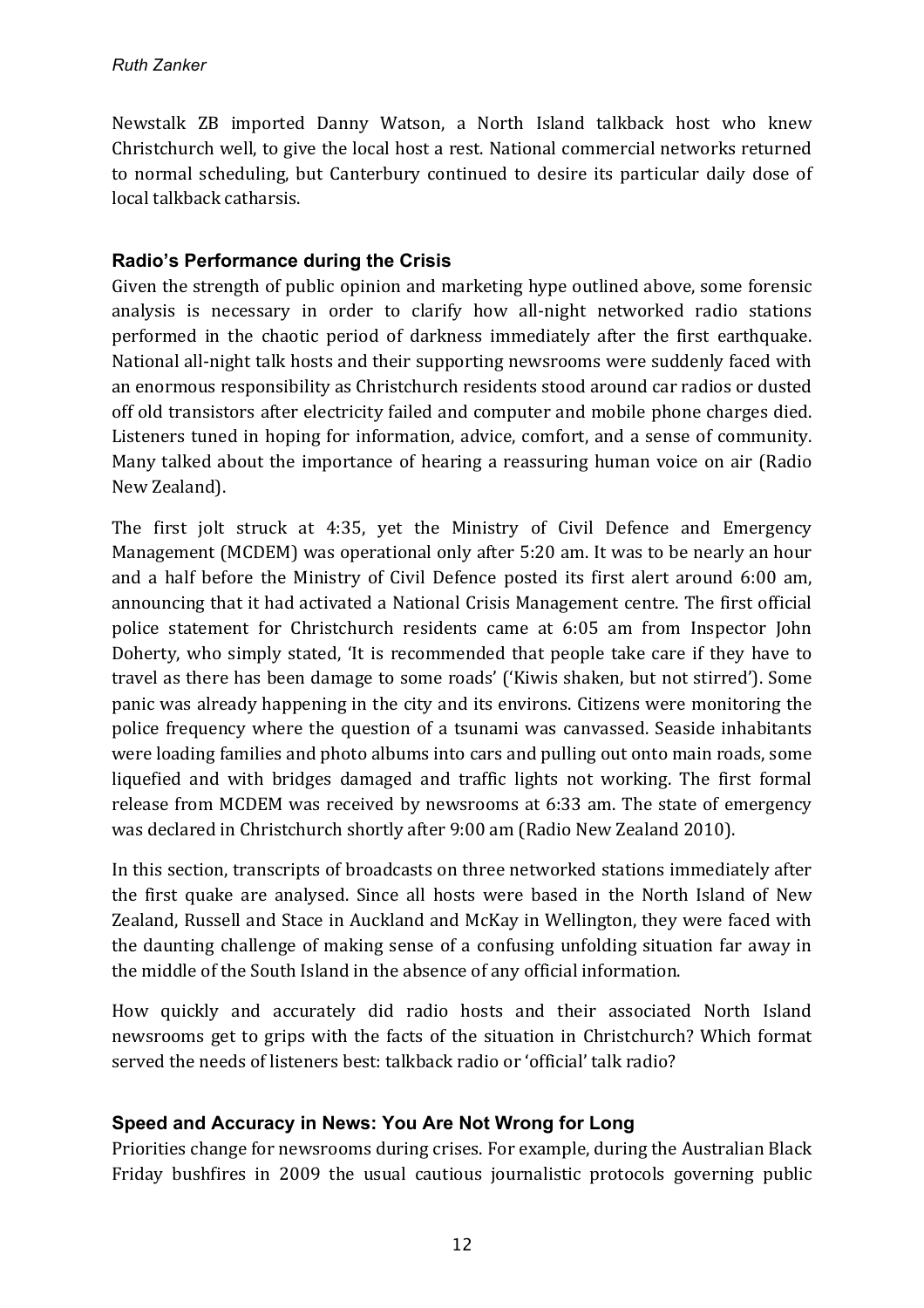service content (especially verification of sources and content accuracy) were severely tested at ABC Gippsland. As the station manager put it, people were hungry for up-todate information so he decided to

... trust people in a state of emergency to be honest with us.... It's a huge leap of faith in some ways, but that is what we do. (North and Dearman 2010, 86)

Newsrooms were on night shift when the first Christchurch quake happened. As in the Australian bushfires, they had to respond with trust in order to garner what information they could from a diversity of non-official sources. The first items on allstation news bulletins at 5:00 am consisted of recycled material gathered from Christchurch-based radio staff call-ins, phone-ins, texts and emails. Elements were then repeated over the next hour of programming and news until official sources became available. 

Information was slow to be released from the official website Geonet  $(g\text{eonet})$ , which is tasked by the government with real time monitoring and data collection for rapid responses to earthquakes, volcanoes, landslides and tsunamis. The first information about the earthquake came from the US Tsunami warning system in Hawaii. The first Geonet information was supplied to Stace after the  $5:00$  am news on the Radio Live network but this was read out only on that station. There was no early spontaneous coordinated sharing of information in the absence of a functioning civil defence response. 

### **Talkback versus Talk Radio**

From the earthquake until after the 5:00 am bulletin all of the hosts had to allay rising panic with no actual information to hand other than that issued via the US-based Pacific Tsunami Warning Center. How well did talkback and talk formats perform in the first hour of the crisis?

Reynolds et al argue that the four positive qualities of communication during a breaking crisis are accuracy of information and speed of release of information, followed by empathy and openness (cited in Laska 2013, 12). Two of these measures are measures of credibility and two relate to trust. These two measures will be applied in turn to the performance of the networked stations on air when the first quake hit.

Talkback offers an important source of immediate intelligence and information from listener call-ins. The literature offers evidence that the on-air content of talkback radio is driven by the quality of call-ins, and there is a significant risk for misinformation because almost anyone can get onto talkback (North and Dearman 2010). This presents a credibility issue, and it can be argued that credibility was of critical importance in the wake of an earthquake where misinformation can create panic.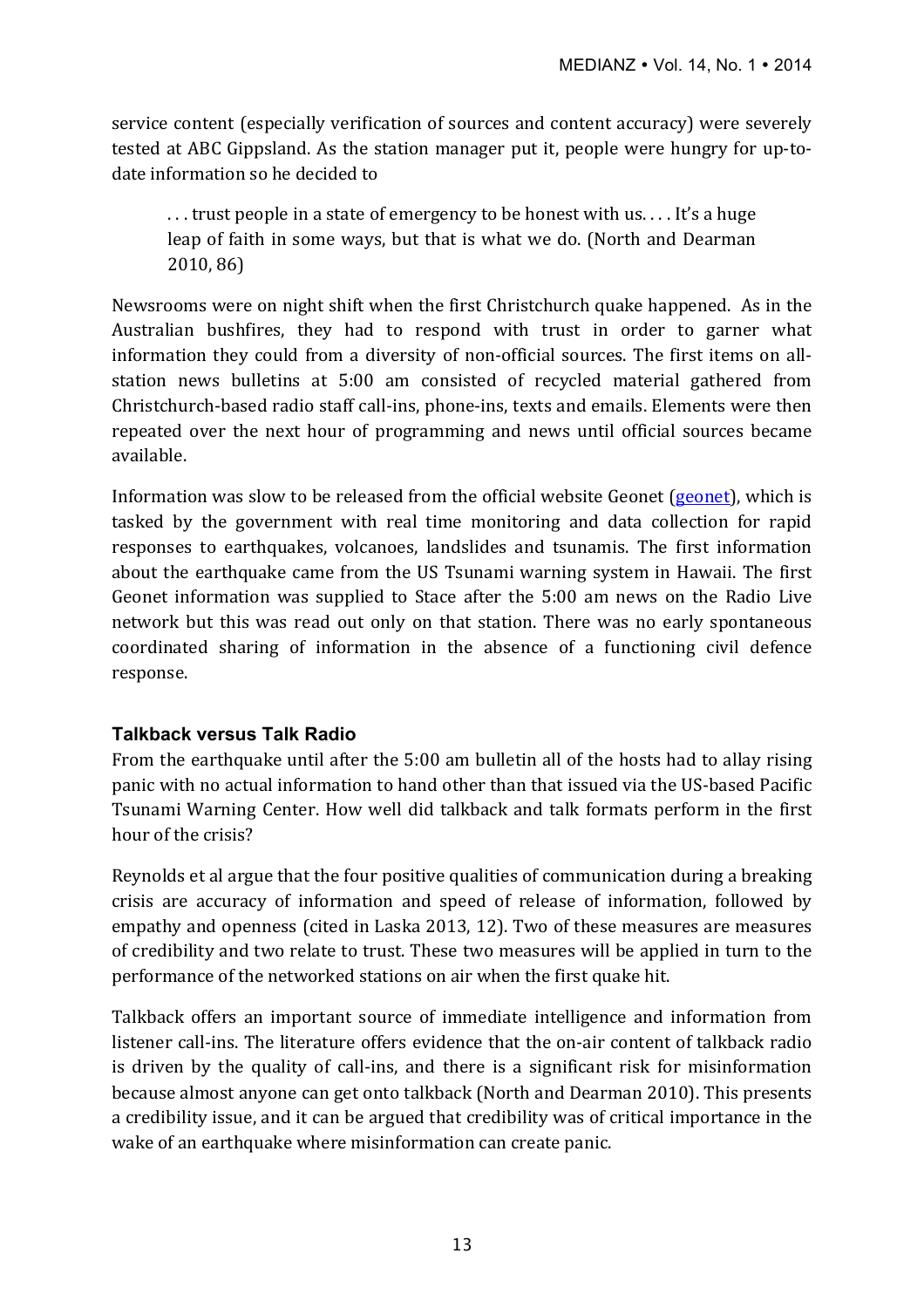Talkback producers usually vet call-ins, yet in an emergency there is pressure to accept unfiltered callers because there is little time for the verification of sources or checking for accuracy (Ewart and Dekker 2013, 371). As we shall see, this caused some nervous moments for the two talkback hosts when they had to counter mischievous calls 'on the fly'.

Although all three hosts were aware that there was an earthquake, all took considerable time to ascertain where the earthquakes were centred, as well as the size of the first tremor. Vicki McKay on Radio New Zealand National had the advantage of feeling the earthquake in Wellington, but Bruce Russell on Newstalk ZB and Dudley Stace on Radio Live, both in Auckland, had the advantage of seeing their switchboards for call-ins 'light up' shortly after 4:35, thus indicating the extent of immediate responses.

At first McKay reports, rather casually, that she is feeling the first quake in Wellington but she suggests that it is 'not major at all where I am' and goes online to Geonet to check out activity on the seismic drums. She asks for texts to be sent to her. In the absence of data she incorrectly suggests that the quake 'could be in Wairarapa' and feels that it 'seems still to be more to the north than south'. At 4:42 she plays a pre-recorded item, which suggests a lack of urgency for some listeners in Christchurch who are impatient for information. But after this item she is able to return with summarized texts from listeners and says 'Fantastic listener response! Christchurch is shaking like a leaf, Otago and Dunedin are woken up'. Fifty texts are received within the first 5 minutes, 100 arrive within 10 minutes (Radio New Zealand). McKay is able to read 6 minutes of selected texts and emails compiled by duty journalist Charlotte Graham, who knew Christchurch well. McKay gives safety advice, for example not to use candles, and takes it upon herself (she had only evidence from Hawaii) to repeat several times that a tsunami warning has not been called before the end of her shift at 6:00 am.

By contrast the two talkback hosts sense a crisis as they are faced with switchboards ablaze with calls. They are immediately thrown into dealing with the raw stories and observations from listeners phoning in from around the South Island.

The initial calls to Russell on Newstalk ZB assume an event on the West Coast, or in the Alps of the South Island, far from the epicenter on the east coast in Canterbury. The first two calls are rambling recollections from older men of 'mine bumps' and the 1968 Inangahua quake. Calls from other places in the South Island after these first calls occasionally run to over a minute as they describe the ongoing quakes. Russell comments,

We want to hear you are OK, and let the rest of New Zealand know what is happening. One of the beauties of talkback radio is that we are here and answer the phones, we can tell you exactly what is happening  $(4:47 \text{ am})$ .

He notes that Geonet has yet to post anything. He reads the report from the US Pacific Tsunami warning centre  $\frac{http://ptwc.weather.gov/)}$ , which does not issue a tsunami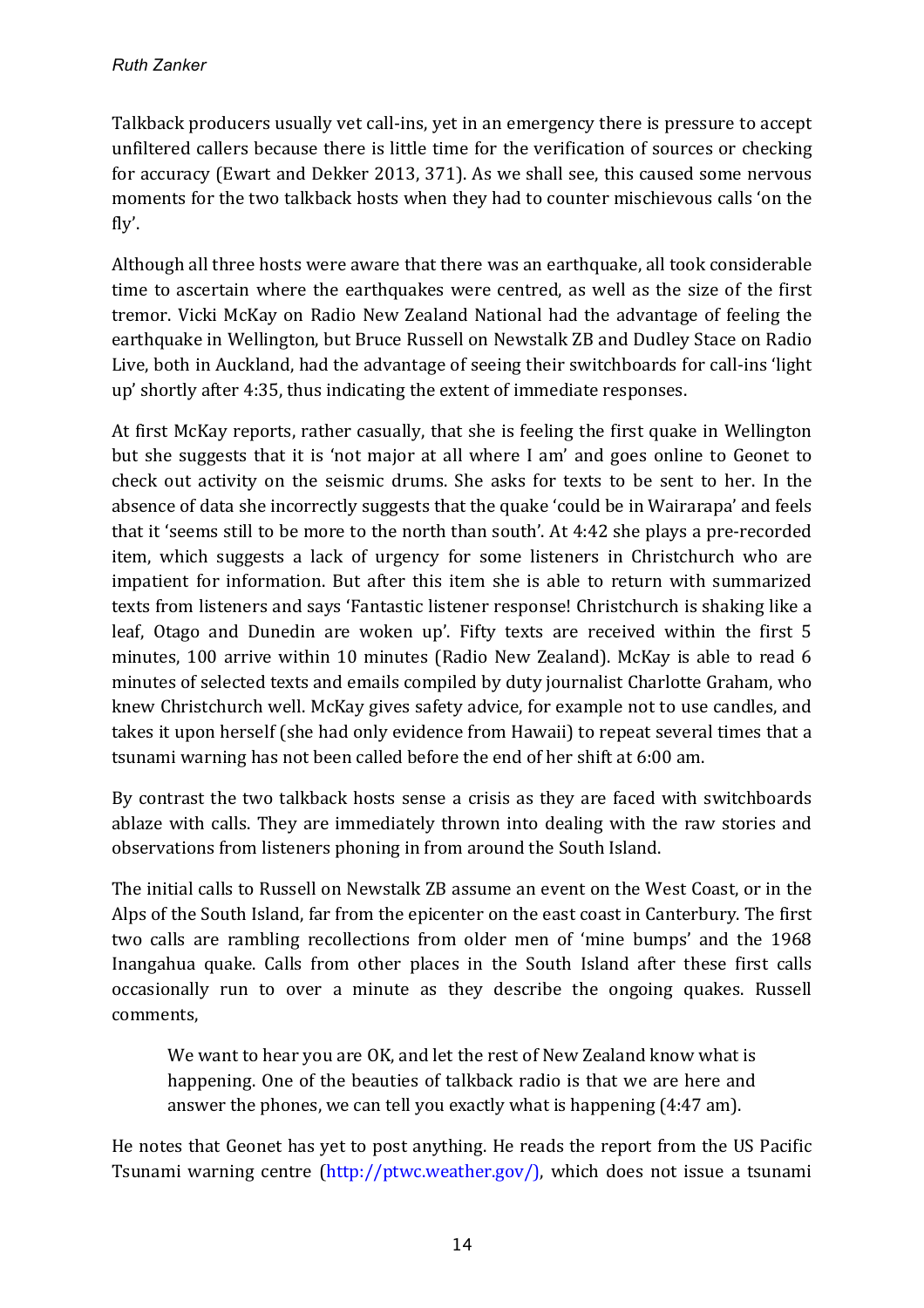warning but indicates that local tsunami may occur within 100 km of the epicenter  $(4.50am)$ . Just before the news at  $5:00$  am, twenty-five minutes after the first massive quake, Russell comments 'We are not looking to frighten people. We are getting information out as we get it'.

First calls to Stace on Radio Live are from Canterbury. He suggests that people stand in doorways and keep away from chimneys. A seismologist from Geonet rings in about 4:50 am to say that he thinks it is in the South Island. When prompted he thinks it is closer to the Alps. He asks for 5-10 minutes to work on data. The preliminary report from Geonet is delivered after the 5:00 am news (but this information is not shared with other stations on air at the time). The host cuts off some callers who are making light of the situation, including one caller who jokes about a tsunami just before the 5:00 am news. 

Later, between 5:00 am and 6:00 am, talkback hosts continue to field unhelpful call-ins: amongst them, why the earthquake might be attributed to the collapse of Southern Finance, news of Lyttelton harbour boiling, sulphur smells at Rapaki suggesting volcanic activity, as well as call-ins and texts from those listening to the police scanner saying that there are clogged roads as citizens flee to the Port Hills fearing a tsunami. Dudley Stace has to respond decisively to on air scare-mongering about tsunami. Vicki McKay self-censors a report of tsunami, assuring listeners, 'No, no . . . horrible things. Please don't panic, people. No tsunami alert. Don't panic at this stage. When people pani,c things go wrong'.

Evidence suggests that the National Radio talk format, after a faltering start, provided the most reliable stream of information in the first critical hour. McKay was able to spend time reading out well selected texts and emails vetted by subs in the newsroom. This filtering and summarising of social media through calm newsroom editorial control arguably gave McKay in Wellington a depth of rich field information. The talkback stations were sometimes bogged down with time-consuming phone-ins of mixed quality. 

Reynolds' second set of positive qualities of communication necessary during a breaking crisis are empathy and openness, which constitute trust (cited in Laska 2013, 12). Chhetri and Narayan argue that radio has an advantage here because people relate to the voice on the radio and that, in times of crisis, a familiar voice 'renders some peace and calmness to the victims' (cited in Laska 2013, 11). This echoes Haddow's advice for communicators to create an emotional connection with audience (cited in Laska 2013, 12). Evidence suggests that all three talkback hosts fulfilled the role of providing empathy and openness.

In the absence of official information hosts had no choice but to ride the earthquake with their listeners, who were experiencing the earthquakes in the dark. They may have had their own style of response, but all were honest about their lack of official information. Talkback hosts urged listeners to ring in and keep in contact. One hills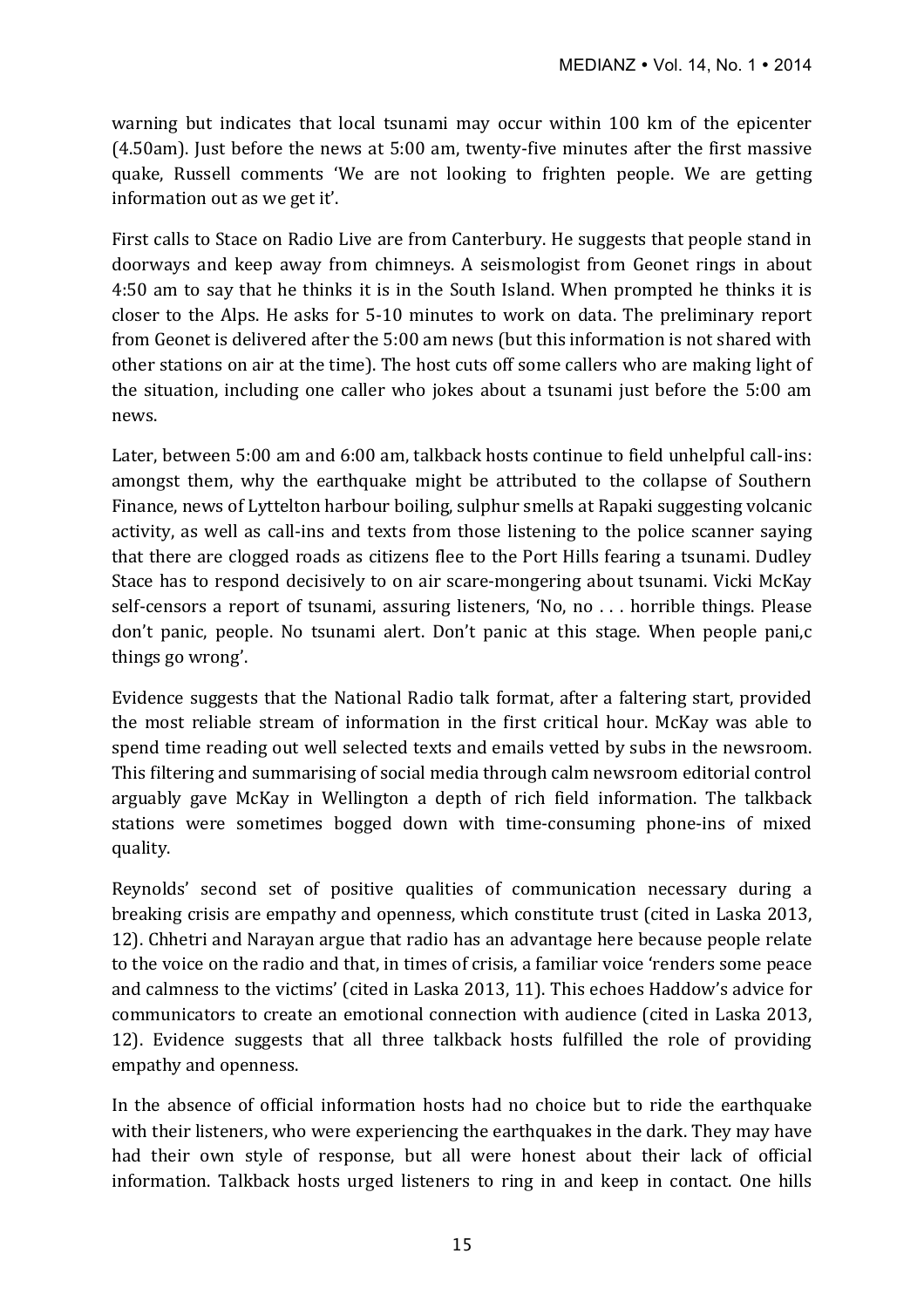resident in Christchurch texted McKay, 'we are calm 'cos of radio being with us, city very dark only small areas of light'. Some of those ringing or texting in provided black humour: 'the toilet bowl emptied', 'houseware all over the place, but Bourbon safe', 'aftershocks start the antique clock', 'all sliding doors self-open'. Russell reinforced the power of radio talkback's sense of community, reminding listeners that 'we are all here. .. and can tell you instantly what is happening'. Stace was fiercely protective of his scared Christchurch listeners and cut off or, on occasion, talked back to unhelpful callers. McKay spoke directly to isolated older citizens: 'I know it's scary, I know the house is dark and things are shaking'. She praised and rallied her informants, telling them that they are doing a fantastic job helping her understand what is going on under difficult circumstances. She asked listeners to check on elderly neighbours. She noted that 'dawn is approaching and things will be easier in the light of day'. She suggested taking a step at a time and perhaps making a cup of tea on camping equipment. She asked people to stay off roads to help emergency services. She signed off her show just before the 6:00 am news: 'Vicki McKay on behalf of RNZ. It is valuable to know you are keeping your head when everyone around you are losing theirs'.

All three hosts performed on air with few resources and served the public interest. Radio broadcasters played an important role in ensuring that panic did not break out in Christchurch. The transcripts and recordings illustrate the value of battery-powered radio to connect citizens even as power failures silenced social media.

# **Conclusion**

Social media streams were very active immediately after the earthquake, but it was the 'legacy' media of radio that enabled the critical power of 'intermediality' by tapping into streams of social media and communicating information to the public via transistors and car radios in the first hour, and thereafter until daylight when a state of emergency was called. Radio also became a critical hub for community reassurance as listeners expressed their anxiety and fear and hosts responded with calm advice and encouragement. 

Much loved Christchurch-based talkback radio stations, whilst invaluable when reconstituted later for community catharsis and shared story-telling, were damaged in the immediate aftermath of the first quakes. It was national networked radio that became the trusted medium for information and reassurance during the hours of darkness. 

The steady editorial hand of northern network newsrooms was critical in order to make sense of chaotic flows of information for listeners. All radio networks functioned effectively as cross-platform spaces. They became nodes for communicating information gleaned from phone calls, texts, Twitter and the web. Official information was slow in coming and in its place newsrooms attempted to triangulate information and provide trustworthy information. Hosts were forced to ride the earthquake with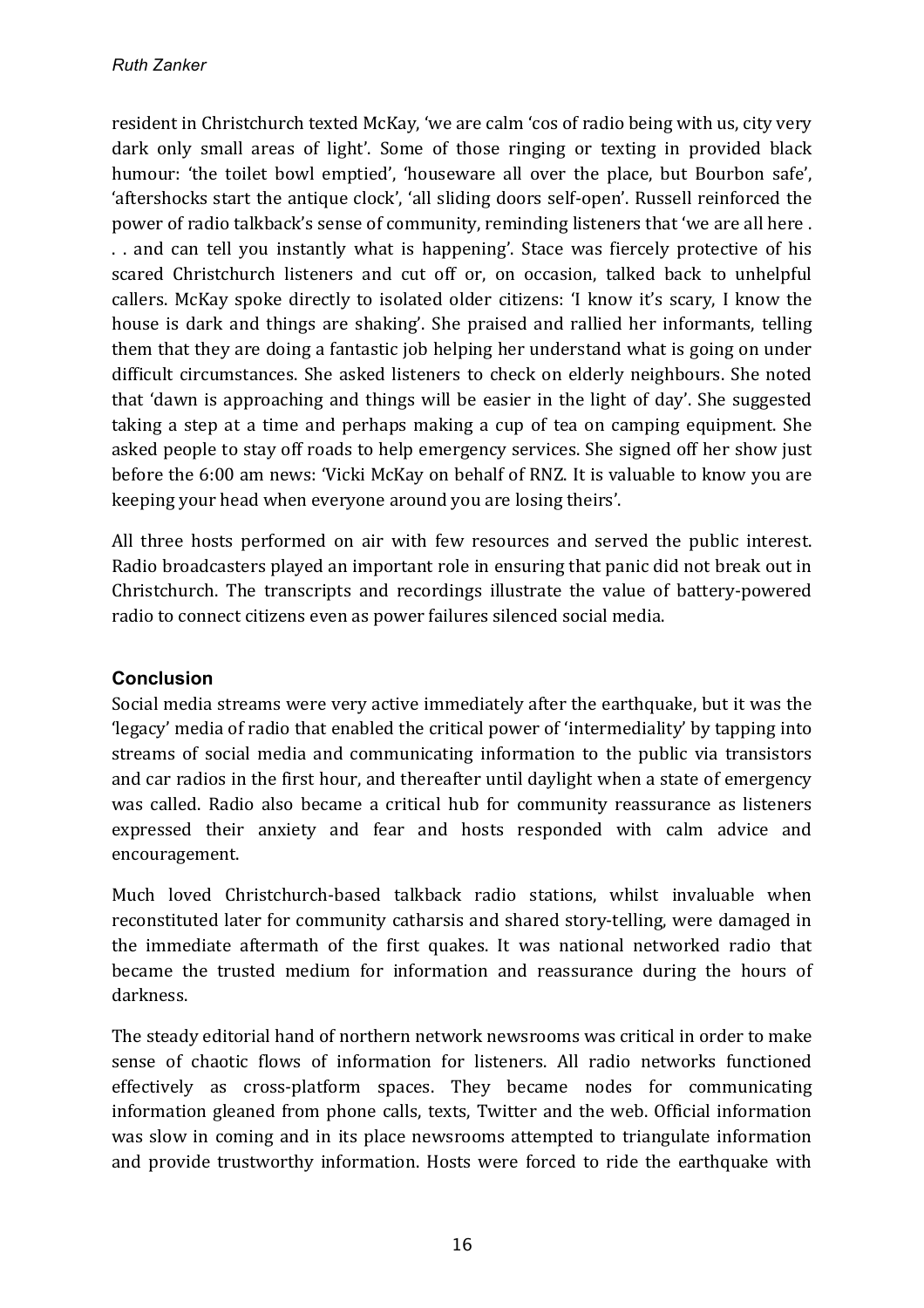their listeners and provided much needed contact and reassurance. Hosts also made important judgments about what information to broadcast and dropped callers who may have created panic.

The recordings of hosts on Newstalk ZB, Radio Live, and Radio New Zealand National demonstrate how radio provided a critical sense of shared imaginative community for citizens isolated in terrifying circumstances. It shows radio performing at the highest level as a nimble, interactive medium. It is arguably one of New Zealand radio's finest hours. Those in the government who once suggested that Radio New Zealand National could save money by closing down between midnight and 6:00 am should be given pause for thought.

In October 2010, during National Civil Defence week, a locally produced docudrama (Eruption, Gibson Group for TV3) was screened, in which Auckland is incapacitated by a volcanic eruption ('Pick of the Week: Eruption'). It raises the question: could Christchurch, the second largest city in New Zealand, take over as a network centre for The Radio Network, MediaWorks and Radio New Zealand in the case of a catastrophe in the North Island?

In 2010 Radio New Zealand could still access a Christchurch studio in a building built to 30% above required strength. It had even installed a dedicated emergency generator four months before the earthquake. This purpose-built facility, designed to withstand earthquakes, is no longer part of the network. If radio is to warrant its position as the preeminent, resilient 'national official lifeline utility', it requires political will and funding. This is unlikely under current business models. But the challenge for civil defence remains: can a nation positioned on the fiery volcanic girdle of plate tectonics afford not to have such radio provision?

### **References**

Endo, K. 2013. 'Social Journalism in the Inter-media Society: Results from the Social Survey on the Great East Japan Earthquake and the Fukushima Nuclear Power Plant Disaster'. *Journal of Contemporary Eastern Asia* 12(2): 5-17. Accessed November 20, 2013. EBSCO database.

Ewart, J. and S. Dekker. 2013. "'Radio, Someone Still Loves You!" Talkback Radio and Community Emergence during Disasters'. *Continuum: Journal of Media and Cultural Studies* 27(3): 365-381. Accessed November 20, 2013. EBSCO database.

Geonet. Christchurch 4 September 2010 quake: http://info.geonet.org.nz/display/quake/Historical+Earthquakes

Harvie, W. 2010. "Quake Tech: What Worked". The Press, 7 September.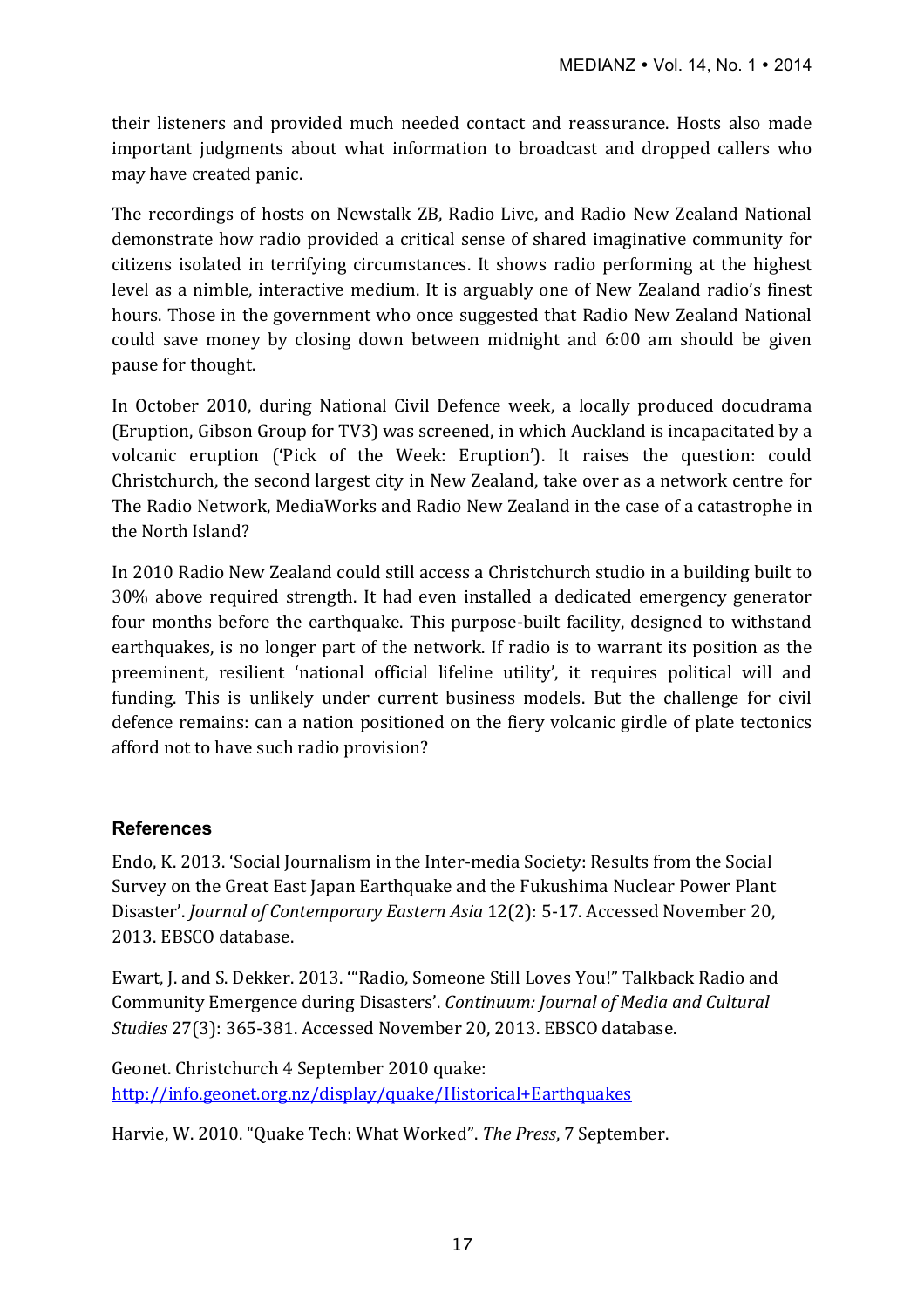New Zealand House of Representatives. 2010. '2008/09 Financial Review of Radio New Zealand Limited: Report of the Commerce Committee'. Accessed November 20, 2013. http://www.parliament.nz/resource/0000107069.

Hughes, P., and P. White. 2005. 'Bushfires and the Media: A Preliminary Literature Review. Report One. Bushfires and the Media'. Melbourne: Latrobe University.

Jie, Y., A. Lampert, M. Cameron, B. Robinson, and R. Power. 2012. 'Using Social Media to Enhance Emergency Situation Awareness'. IEEE Intelligent Systems, IEEE Computer Society Nov/Dec. Accessed November 23, 2013. http://www.computer.org/intelligent

'Kiwis Shaken, But Not Stirred'. 2010. *New Zealand Herald*, 5 September.

Laska, S. 2013. 'Citizen' Responders: Ordinary Men Making Extraordinary Moves through Radio Programming'. Center for Hazards Assessment, Response and Technology (CHART) Publications, Paper 29. University of New Orleans. Accessed November 20, 2013. http://scholarworks.uno.edu/chart\_pubs/29

Mathewson, N. 2011. 'Social Media Excel after Quakes'. The Press, 22 February.

Moody. R. F. 2009. 'Radio's Role During Hurricane Katrina: A Case Study of WWL Radio and the United Radio Broadcasters of New Orleans'. *Journal of Radio and Audio Media* 16(2): 160-180. Accessed November 23, 2013. EBSCO database.

Nielsen. 2013. 'New Zealanders Turn to Social Media to Hear and Share News of Christchurch Earthquake'. News Release. 13 September.

Nicholls, S., and J. Sykes. 2010. 'The Role of the Media and Communication in Recovery from Natural Disasters: A Case Study of the Canberra Firestorm and its Aftermath 2003-2007'. *Australian Journal of Communication* 37(3): 33-50. 

Norris, F.H. and S. P Stevens. 2008. 'Community resilience as a Metaphor, Theory, Set of Capacities, and Strategy for Disaster Readiness'. *American Journal of Community* Psychology 41: 127-150. Accessed November 23, 2013. EBSCO database.

North, L. and P. Dearman. 2010. 'The Rhetoric of "Community": ABC Local Radio's Coverage of the 2009 Victorian Bushfires'. *Media International Australia* 137: 80-89.

'Pick of the Week: Eruption'. 2010. *The New Zealand Herald*, 7 October. Accessed November 20, 2013. 

http://www.nzherald.co.nz/entertainment/news/article.cfm?c\_id=1501119&objectid= 10678625

Radio New Zealand/Te Reo Irirangi O Aotearoa. 2010. 'Canterbury Earthquake Saturday 4 September 2010: The Radio New Zealand Response Programming, Coverage and Feedback'. Report. Wellington: Radio New Zealand. Accessed November 20, 2013. http://www.parliament.nz/resource/mi